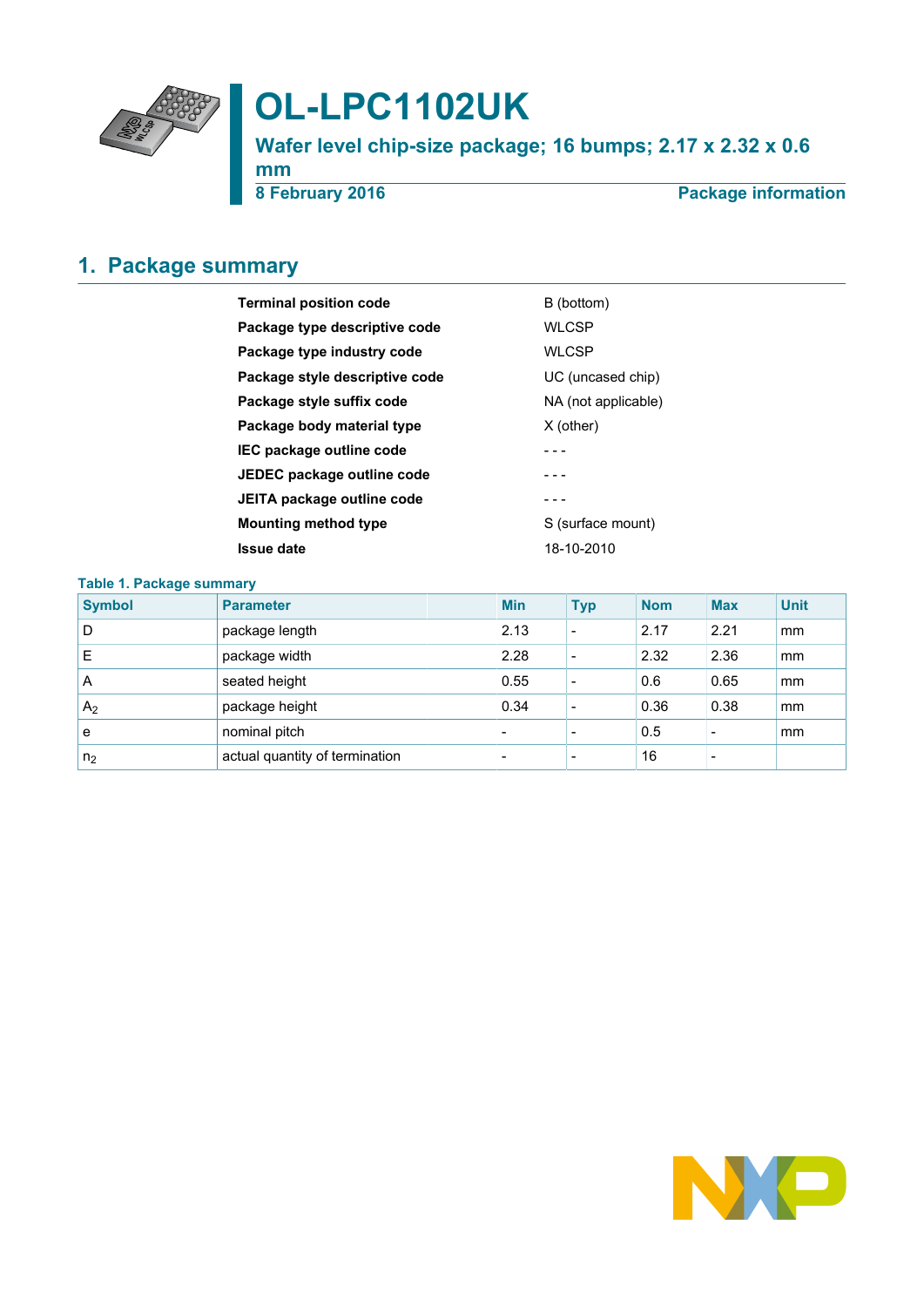# **NXP Semiconductors OL-LPC1102UK**

**Wafer level chip-size package; 16 bumps; 2.17 x 2.32 x 0.6 mm**

### <span id="page-1-0"></span>**2. Package outline**



### **Fig. 1. Package outline WLCSP (OL-LPC1102UK)**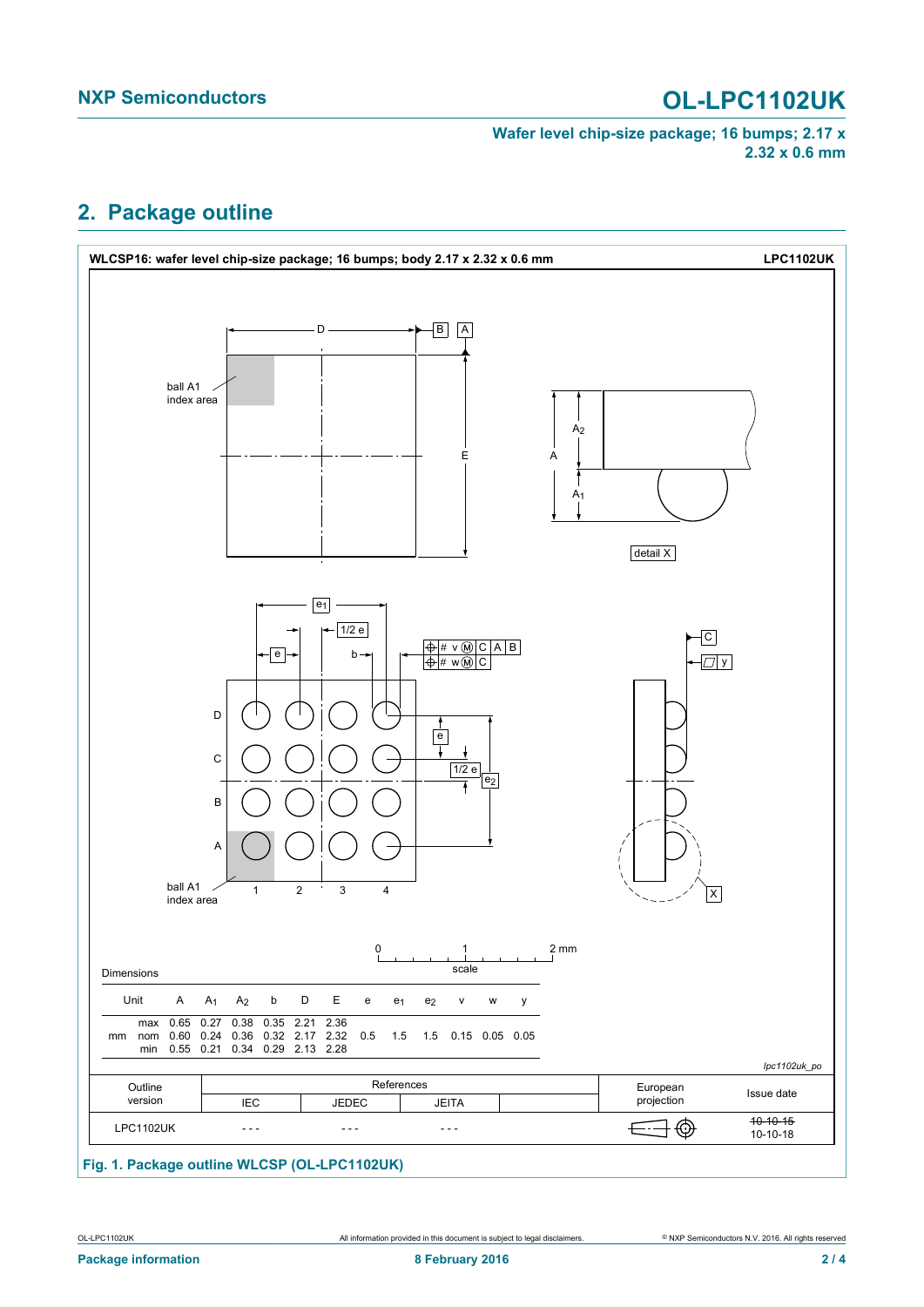# **NXP Semiconductors OL-LPC1102UK**

**Wafer level chip-size package; 16 bumps; 2.17 x 2.32 x 0.6 mm**

### <span id="page-2-0"></span>**3. Legal information**

#### **Disclaimers**

**Limited warranty and liability** — Information in this document is believed to be accurate and reliable. However, NXP Semiconductors does not give any representations or warranties, expressed or implied, as to the accuracy or completeness of such information and shall have no liability for the consequences of use of such information. NXP Semiconductors takes no responsibility for the content in this document if provided by an information source outside of NXP Semiconductors.

In no event shall NXP Semiconductors be liable for any indirect, incidental, punitive, special or consequential damages (including - without limitation lost profits, lost savings, business interruption, costs related to the removal or replacement of any products or rework charges) whether or not such damages are based on tort (including negligence), warranty, breach of contract or any other legal theory.

Notwithstanding any damages that customer might incur for any reason whatsoever, NXP Semiconductors' aggregate and cumulative liability towards customer for the products described herein shall be limited in accordance with the *Terms and conditions of commercial sale* of NXP Semiconductors.

**Right to make changes** — NXP Semiconductors reserves the right to make changes to information published in this document, including without limitation specifications and product descriptions, at any time and without notice. This document supersedes and replaces all information supplied prior to the publication hereof.